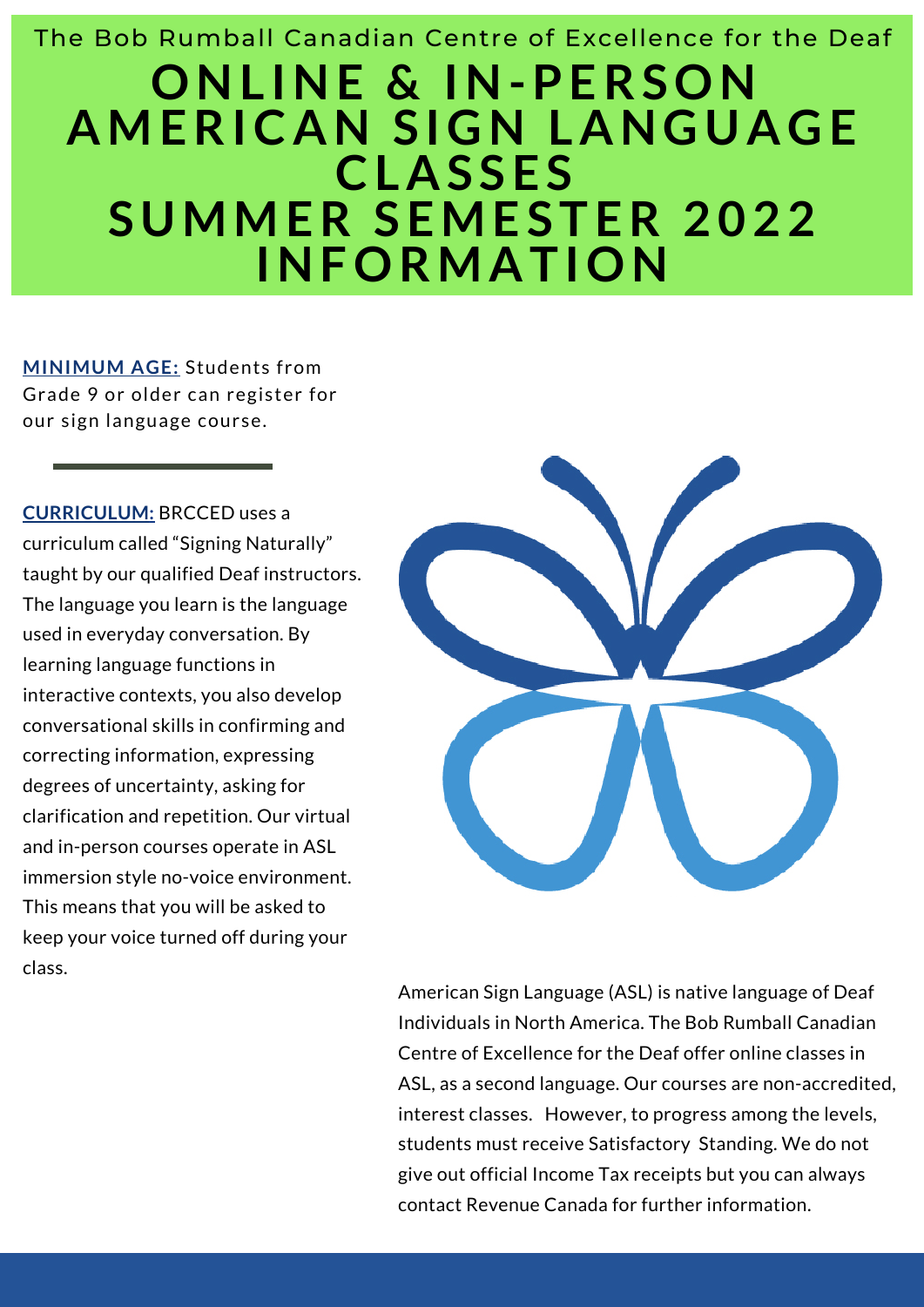#### **Summer 2022 Term Information**

The Rumball Centre is focused on maintaining a safe and healthy environment on our site. As vaccination levels continue to rise, we are planning for a 2022 summer semester that will allow for a return to a limited number of in-person classes. The majority of the classes will be continued to be delivered online.

#### **Proof of Vaccination for in-person classes**

Anyone attending in-person is required to show proof of full COVID-19 vaccination status (2 doses completed 14 days prior to attending class). If you are not vaccinated, or are partially vaccinated, you must complete a Rapid Antigen test within 7 days prior to the date of each class, and show a negative test result.

**If you are not vaccinated, and do not wish to participate in weekly Rapid Antigen Testing, please register for online classes.**





#### **Screening Procedures and other Information**

Once you arrive at the Centre, you must complete the screening questions at the front desk before entering the building. Please be patient as there may be a line. If you are feeling unwell, DO NOT enter the building. We have vulnerable residents who live on site and we need to protect them, as well as your fellow students and instructors. All students are encouraged to self-monitor.

Upon passing screening, you will be given a surgical face mask. It is MANDATORY this mask face mask to be used for the entire time you are onsite.

In-person classes will be held in the gym to ensure physically distancing of 6 feet can be maintained. Physical distancing must be maintained at all times in the Centre. All spaces are cleaned and disinfected multiple times during the day, and hand sanitizers dispensers are located throughout the building.

We are excited to welcome some of you back to the Rumball Centre in the coming months and thank you for your cooperation and support.

Wishing you a healthy, enjoyable summer semester!

|           | To protect the health and safety of our community, stay home if you:                          |
|-----------|-----------------------------------------------------------------------------------------------|
| $\bullet$ | Have COVID-19 symptoms                                                                        |
| $\bullet$ | Have travelled outside of Canada within the last 14 days                                      |
| $\bullet$ | Have been in close contact with someone who is sick with COVID-19 symptoms,                   |
|           | "OR" who is waiting for a COVID-19 test result                                                |
| $\bullet$ | Have had a doctor, healthcare provider or public health tell you that you should currently be |
|           | isolating (staying at home)                                                                   |
| $\bullet$ | Have received a COVID Alert exposure notification on cellphone                                |
|           |                                                                                               |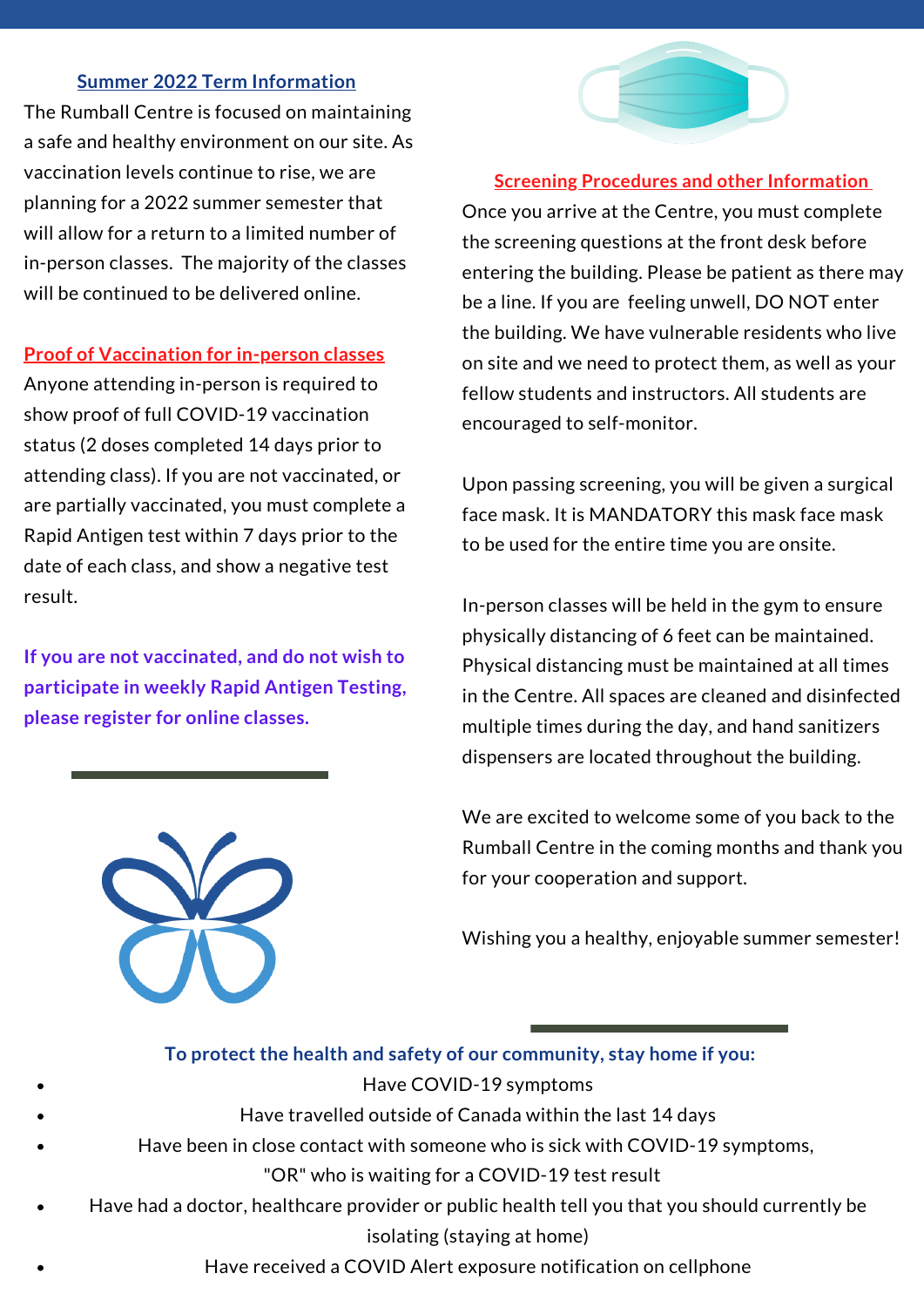#### **COURSE CANCELLATION:**

Course may be cancelled if an insufficient number of students enroll. Every effort will be made to notify students by phone or e-mail. A full refund will be made for cancelled course. Please allow 3—6 weeks for processing and mail delivery.



### **BRCCED offers a NEW, convenient way to register for our ASL Classes:**

You can now register ONLINE by completing the registration form and paying online (using PayPal). When you click "submit" on your registration form, you will be redirected to PayPal. You can then either log in with your PayPal account or choose to pay without an account. Please complete your credit card / debit card information. You will automatically receive a confirmation once payment has been made.

> If you are unable to process your registration online, please contact Lisa Faria, Coordinator of Sign Language Services at SignLanguageRegistration@bobrumball.org and other arrangements will be made.

**PAYMENT:** Full payment for the course and material can be made by VISA, MASTERCARD or Debit.





**WITHDRAWALS AND REFUNDS:** A written request to withdraw must be received by Sign Language Services, before the second class, for a partial refund of course fees. Requests received after the second class will not be accepted. Letters can be faxed to Sign Language Services or dropped off in the Sign Language Services Drop Box. Fees will be refunded, less an administration fee of \$20.00 per student. Workbooks and DVDs are non-refundable. All refunded fees will be reimbursed with a cheque. Please allow 3—6 weeks for processing and mail delivery of refund cheques.

#### **COMPLETION OF LEVEL:**

Students who pass the dialogue test at the end of course will receive a letter of Standing. Upon successful completion of each Signing Naturally Curriculum Level One and Level Three graduates will receive a certificate of Achievement. You will receive a report card by email.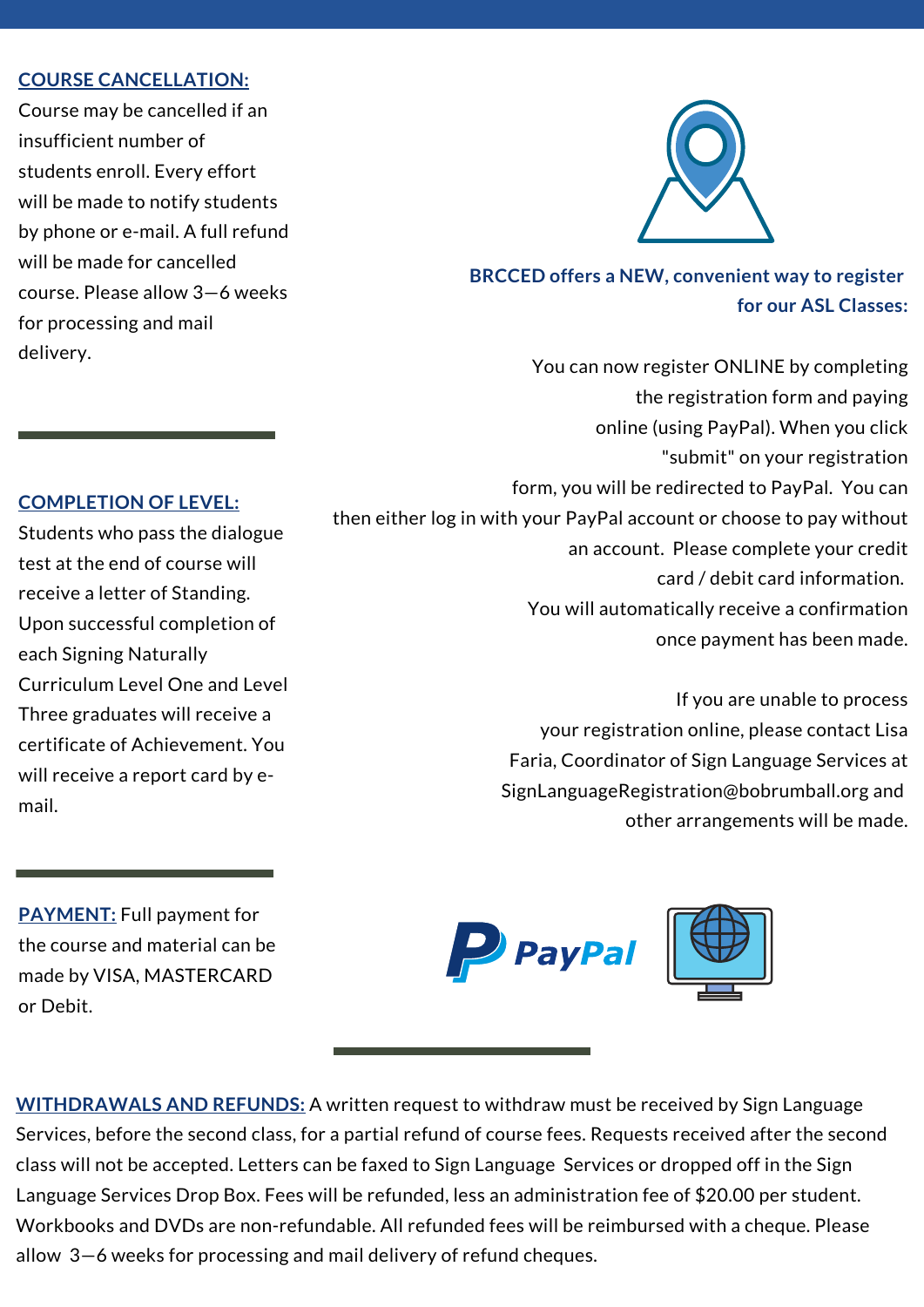# **SUMMER 2022 SCHEDULE**

**ONE IMMERSION WEEK (1 hour lunch)**

**ASL 1A (Units 1-3): This course is the firstlevel of our curriculum. No previous knowledge of American Sign Language (ASL) is required.**

Monday to Friday (Online) 10:30 am to 4:30 pm July 4 to July 8

**OR**

**2 EVENINGS PER WEEK**

**ASL 1A (Units 1-3): This course is the firstlevel of our curriculum. No previous knowledge of American Sign Language (ASL) is required.**

Mondays & Wednesdays (In Person) 6:30 to 9:30 pm July 4 to August 8

**No class on Monday, August 1st, due to Civic holiday**



**LEVEL ONE (COURSE FEE)**

**\$135 - Each course (ASL 1A)**

Early Bird: (on / before Friday, June 24th, 2022)

**\$145 - Each course (ASL 1A)**

Regular: (after Friday, June 24th, 2022)

**MATERIAL FEE**

\$125 - Student workbook/DVD for ASL 1A & ASL 1B

Materials are non-refundable. Students who have pre-paid for their material will be able to pick up their material before the first class.

**www2.bobrumball.org**